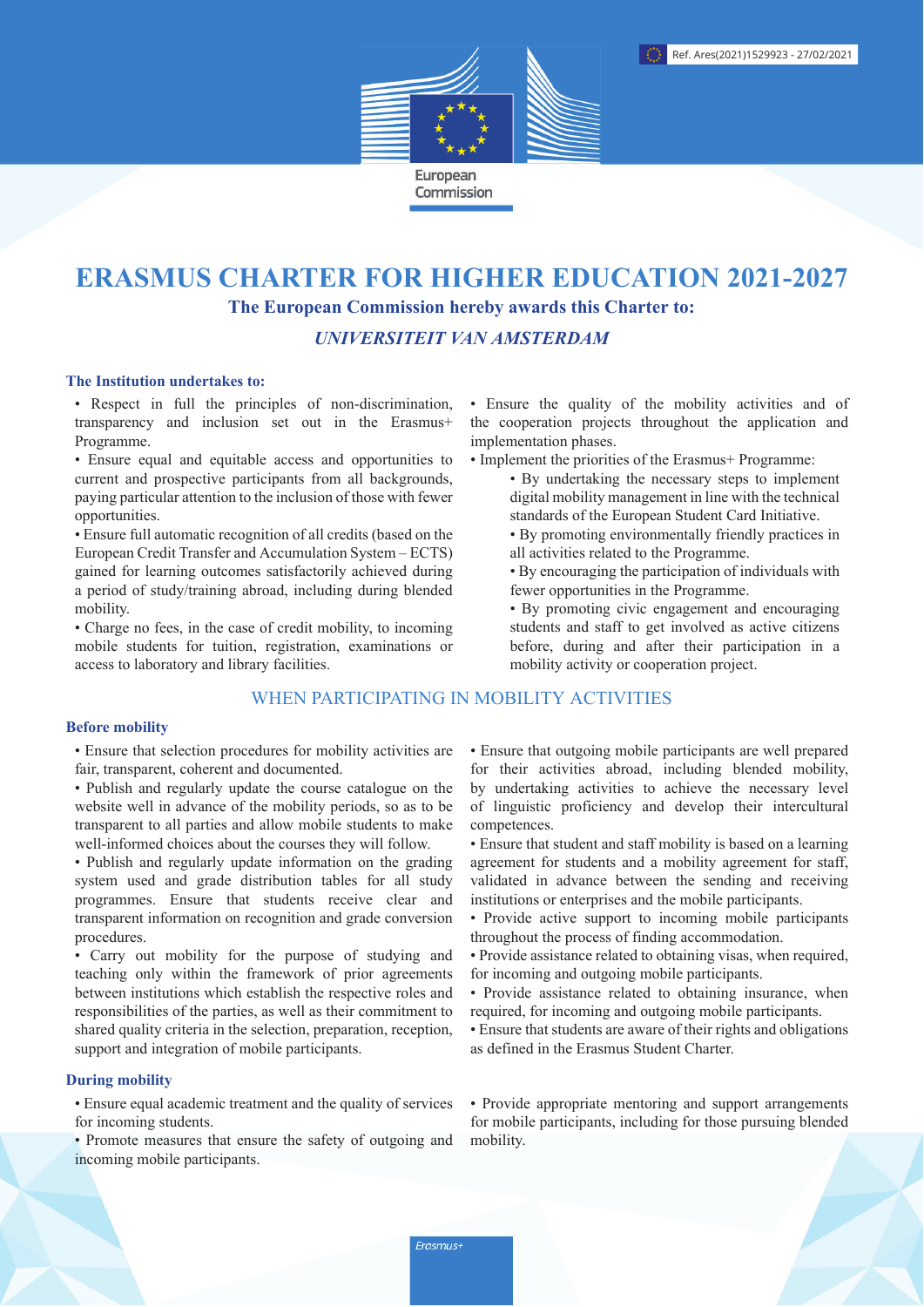• Integrate incoming mobile participants into the wider student community and in the Institution's everyday life. Encourage them to act as ambassadors of the Erasmus+ Programme and share their mobility experience.

#### **After mobility**

• Provide incoming mobile students and their sending institutions with transcripts of records containing a full, accurate and timely record of their achievements at the end of the mobility period.

• Ensure that all ECTS credits gained for learning outcomes satisfactorily achieved during a period of study/training abroad, including during blended mobility, are fully and automatically recognised as agreed in the learning agreement and confirmed by the transcript of records/traineeship certificate; transfer those credits without delay into the student's records, count them towards the student's degree without any additional work or assessment of the student and make them traceable in the student's transcript of records and the Diploma Supplement.

• Provide appropriate language support to incoming mobile participants.

• Ensure the inclusion of satisfactorily completed study and/ or traineeship mobility activities in the final record of student achievements (the Diploma Supplement).

• Encourage and support mobile participants upon return to act as ambassadors of the Erasmus+ Programme, promote the benefits of mobility and actively engage in building alumni communities

• Ensure that staff is given recognition for their teaching and training activities undertaken during the mobility period. based on a mobility agreement and in line with the institutional strategy.

## WHEN PARTICIPATING IN EUROPEAN AND INTERNATIONAL COOPERATION PROJECTS

• Ensure that cooperation activities contribute towards the fulfilment of the institutional strategy.

• Promote the opportunities offered by the cooperation projects and provide relevant support to staff and students interested in participating in these activities throughout the application and implementation phase.

#### FOR THE PURPOSES OF IMPLEMENTATION AND MONITORING

• Ensure that the long-term institutional strategy and its relevance to the objectives and priorities of the Erasmus+ Programme are described in the Erasmus Policy Statement.

· Ensure that the principles of the Charter are well communicated and are applied by staff at all levels of the Institution.

• Ensure that cooperation activities lead to sustainable outcomes and that their impact benefits all partners.

· Encourage peer-learning activities and exploit the results of the projects in a way that will maximise their impact on individuals, other participating institutions and the wider academic community.

- · Make use of the ECHE Guidelines and of the ECHE Self-assessment to ensure the full implementation of the principles of this Charter.
- Regularly promote activities supported by the Erasmus+ Programme, along with their results.
- · Display this Charter and the related Erasmus Policy Statement prominently on the Institution's website and on all other relevant channels.

The Institution acknowledges that the implementation of the Charter will be monitored by the Erasmus+ National Agency and that the violation of any of the above principles and commitments may lead to its withdrawal by the European Commission.